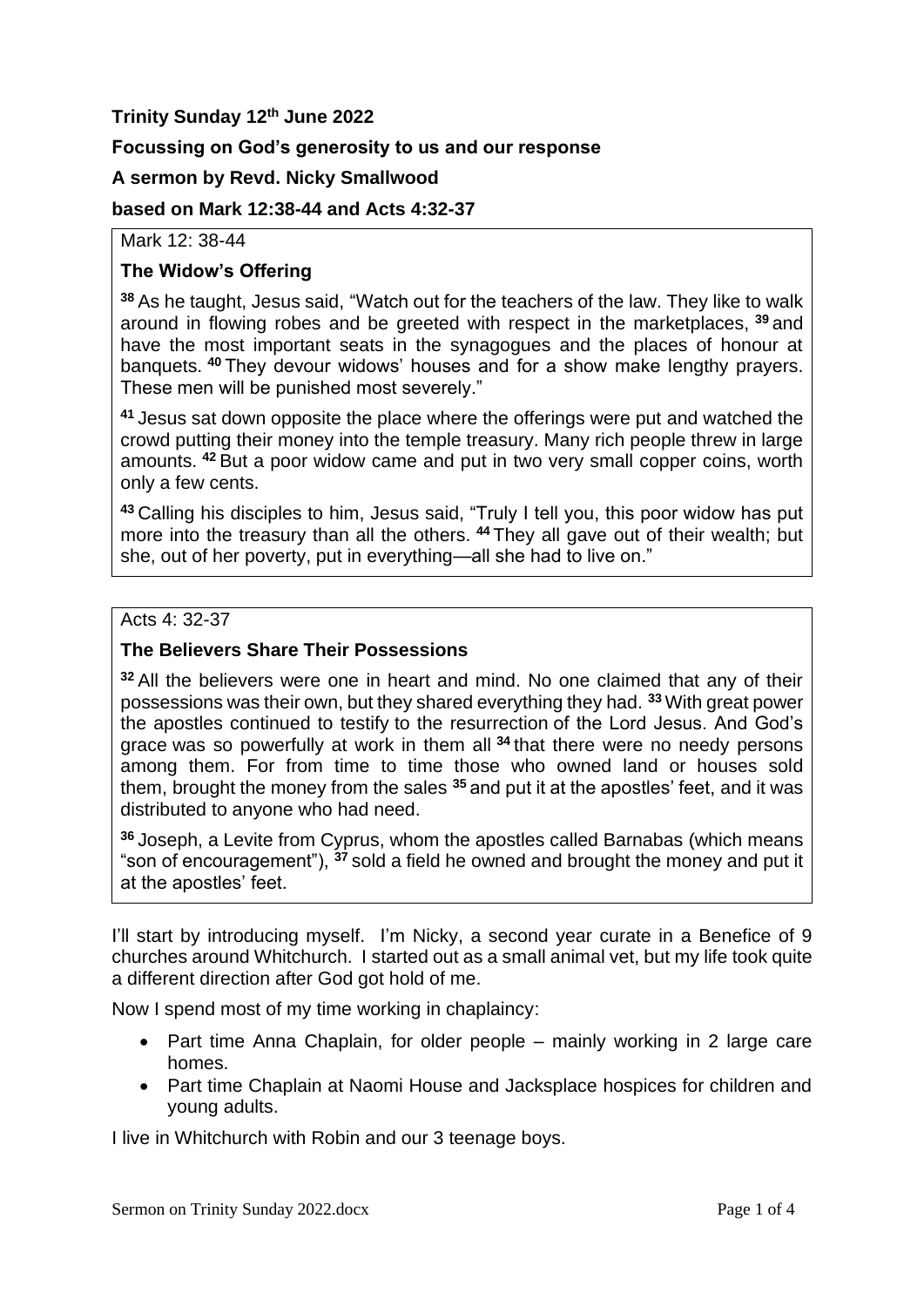The reason I'm here today is because clergy are being mixed around a bit to kick off "Generous June"!

I think the first thing to acknowledge about these two passages is that they are both extremely challenging.

We live in a materialistic world where wealth is highly valued, and success is measured by our achievements, and our income. And we mostly live as individual households – as opposed to living in community with others.

So, when we read passages which speak of a poor widow giving *all* of her money to the temple, or of Barnabas who sells a field and gives *all* the money he receives to the apostles – it challenges us to re-consider our own generosity.

And it can make us feel pretty uncomfortable because we like to hold on to our stuff.

But once again, Jesus' teaching highlights that in the Kingdom of God, what is most valued is rather different from that of our human kingdom.

Making sure everyone in a community has enough is far more important than individual wealth.

Relationships, kindness and love trumps everything.

This morning, I'll mainly be focusing on the Mark passage. Jesus is in Jerusalem with his disciples during holy week. We've had his triumphant entrance on Palm Sunday and this passage makes up a small part of his poignant teaching in the run up to his arrest and crucifixion.

And I think it's interesting to consider why Mark brought these 2 short accounts together back-to-back in this way.

The first section is a warning to the teachers of the law, after Jesus notices the way in which they behave:

- They wear expensive clothing, which marks them out as highly-honoured.
- They are filled with self-importance, putting on a show in public at fancy dinner parties, and in using eloquent language in prayer.
- They take advantage of vulnerable widows.

None of this impresses Jesus and he calls out their hypocrisy.

The second section is an account of Jesus quietly watching the crowd put their money into the temple treasury.

He watches rich people throw in large amounts – no doubt enjoying the loud rattle as their coins drop in. Then Jesus spots a poor widow who puts in a very small amount in monetary terms.

But, Jesus highlights the huge significance of her giving; telling us that the widow has actually given far more than everyone else, because she has given out of her poverty, whereas the others have all given out of their affluence.

So, why might these two stories have been positioned next to each other?

Well, both stories mention widows, but rather than the similarities, what strikes me is the *contrast* in the motivation which drives the characters.

And perhaps this *contrast* in motivation is important for inspiring or informing our motivations when it comes to giving generously.

Sermon on Trinity Sunday 2022.docx Page 2 of 4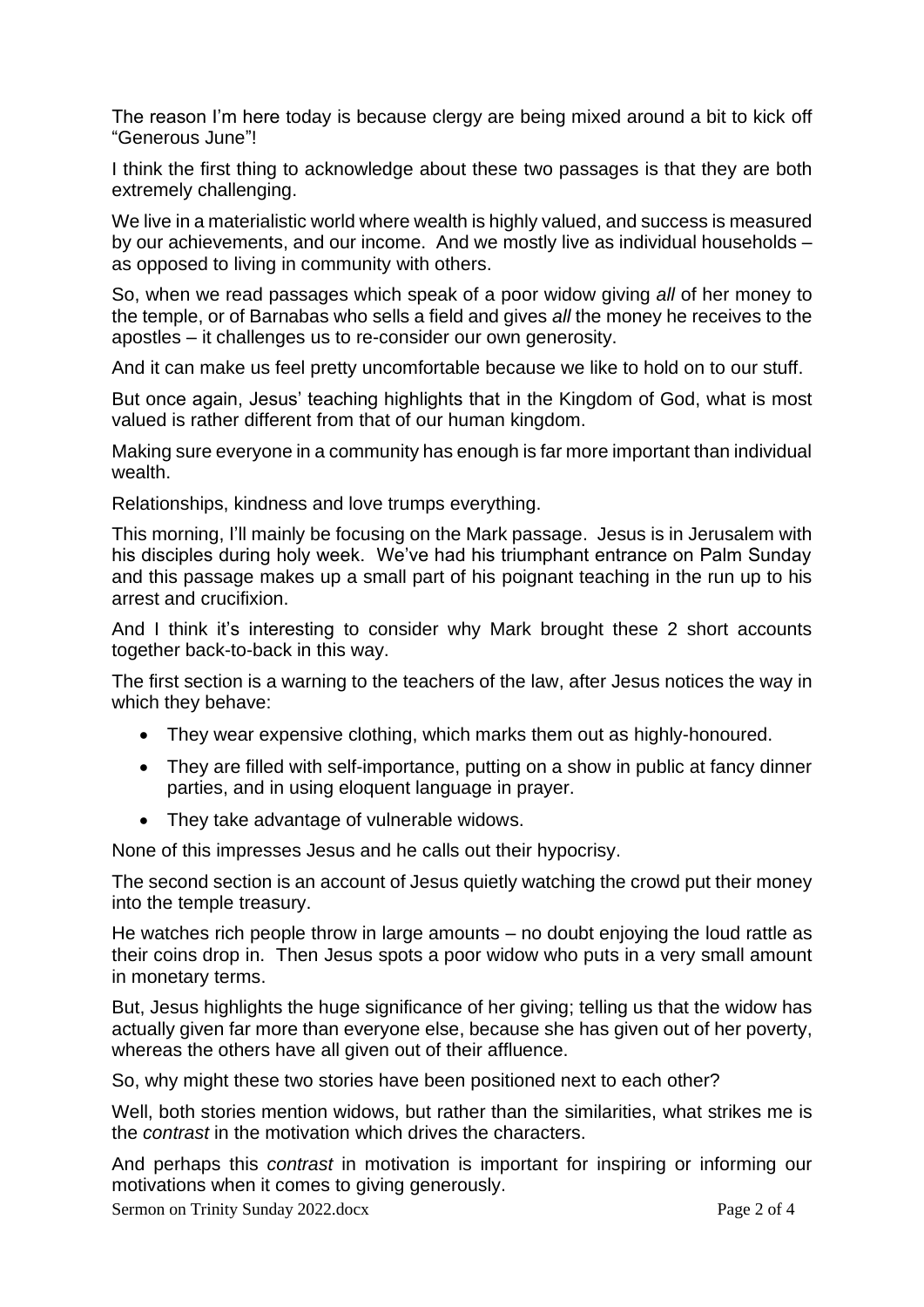So, let's look at the motivations involved.

Firstly, the Temple teachers. As they flaunt around in their long expensive robes – they ooze arrogance and are clearly concerned with status, and how they appear to others. We can recognise pride and greed.

In fact, these faith leaders *should* be bound by their faith to *help* the widow – to *lift* her out of her poverty, and yet she has been forgotten.

They are so pre-occupied with their own comforts that they have failed to support one of the most vulnerable and poor people in their community. They are arrogant, proud and greedy.

The widow (on the other hand) has so little, and yet she gives all she has to the Temple treasury for the work of God. She could have kept one coin back for herself, but she chose to give everything, leaving herself with nothing.

To the scribes, she is poor and insignificant. But to Jesus, she is a model of humility, faithfulness and generosity.

She is motivated by her desire to love and serve God and her neighbour. And her giving comes from a place of faith, and trust. Trusting that God will provide for her daily needs. What an incredible faith she has.

And what a contrast to the greed, arrogance and pride of the scribes.

Jesus does not condemn wealthy people for making large gifts, but he does say that this woman's offering means so much more. Jesus bases his calculation, not on what she or we *give*, but on what we have *left* (or what the gift *costs* us).

Jesus gauges generosity not on the monetary value of our gift, but on the *cost* of the gift to the *giver*. *True* generosity is sacrificial, and it hurts. It means giving so that *others* might gain and we as the giver might lose something or go without.

We might all breathe a sigh of relief when I say that Jesus is not telling us to go and do likewise. But he is challenging us to listen carefully, to pray about this story and to ask him how he would like each of us to respond.

Of course, the roots of generosity are always found in God, because God gave everything in the person of Jesus, and held nothing back. In his life, death and resurrection, Jesus demonstrated to us what it means to be generous. Which brings me onto another of our motivations to give.

We should be motivated by thankfulness of what God has already given to us. Our generosity should be our response to God's generosity.

The widow's generosity imitates that of Jesus. She gave all that she had; holding nothing back.

But generosity is much broader than just financial giving – sometimes throwing money at a situation might actually be the easy option.

Maybe, God is prompting us to be generous in other ways. Perhaps with our time, our attention, our talents, our possessions, or how about being generous with our reputation or our comforts? What could that mean?

But, however we feel drawn to be generous, we must keep checking our motivations.

Does our giving come from a place of humility, of faith and thankfulness, and a desire to love and serve God and our neighbour?